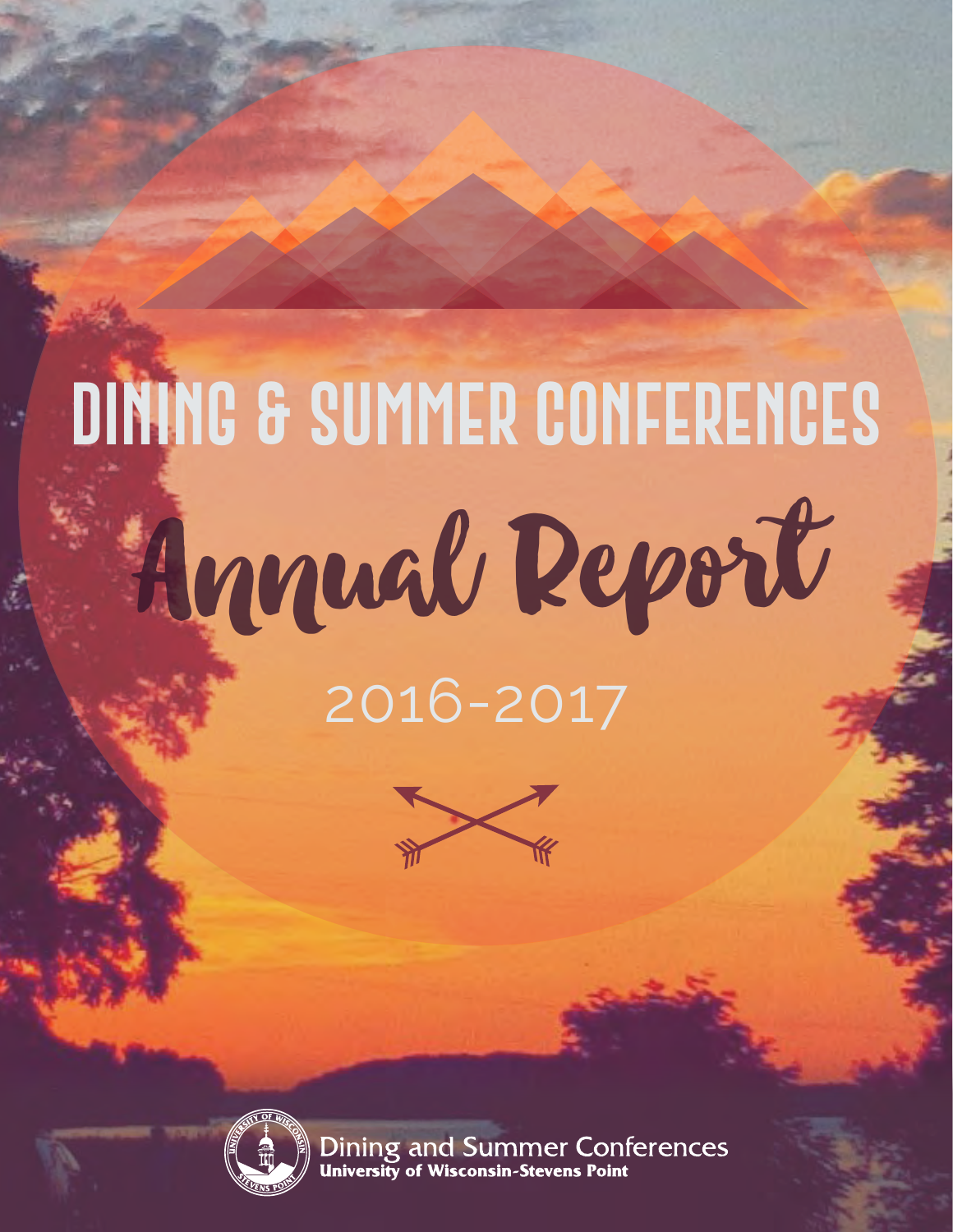Table of Contents

- **3 mission & vision**
- **4 services & programs**
- **5 dsc achievements**
	- **people ( pg. 6 )**
	- **campus collaboration ( pg. 8 )**
	- **programs ( pg. 9 )**

## **11 2016 - 2017 service indicators**

- **STUDENT EMPLO YMENT STATS ( pg. 12 )**
- **• CATERING & EVENTS STATS ( pg. 14 )**
- **MEAL PLAN STATS ( pg. 15 )**
- **PURCHASING STATS ( pg. 17 )**
- **EBI GRAPH ( pg. 18 )**
- **19 20 goals & priorities inclusive excellence**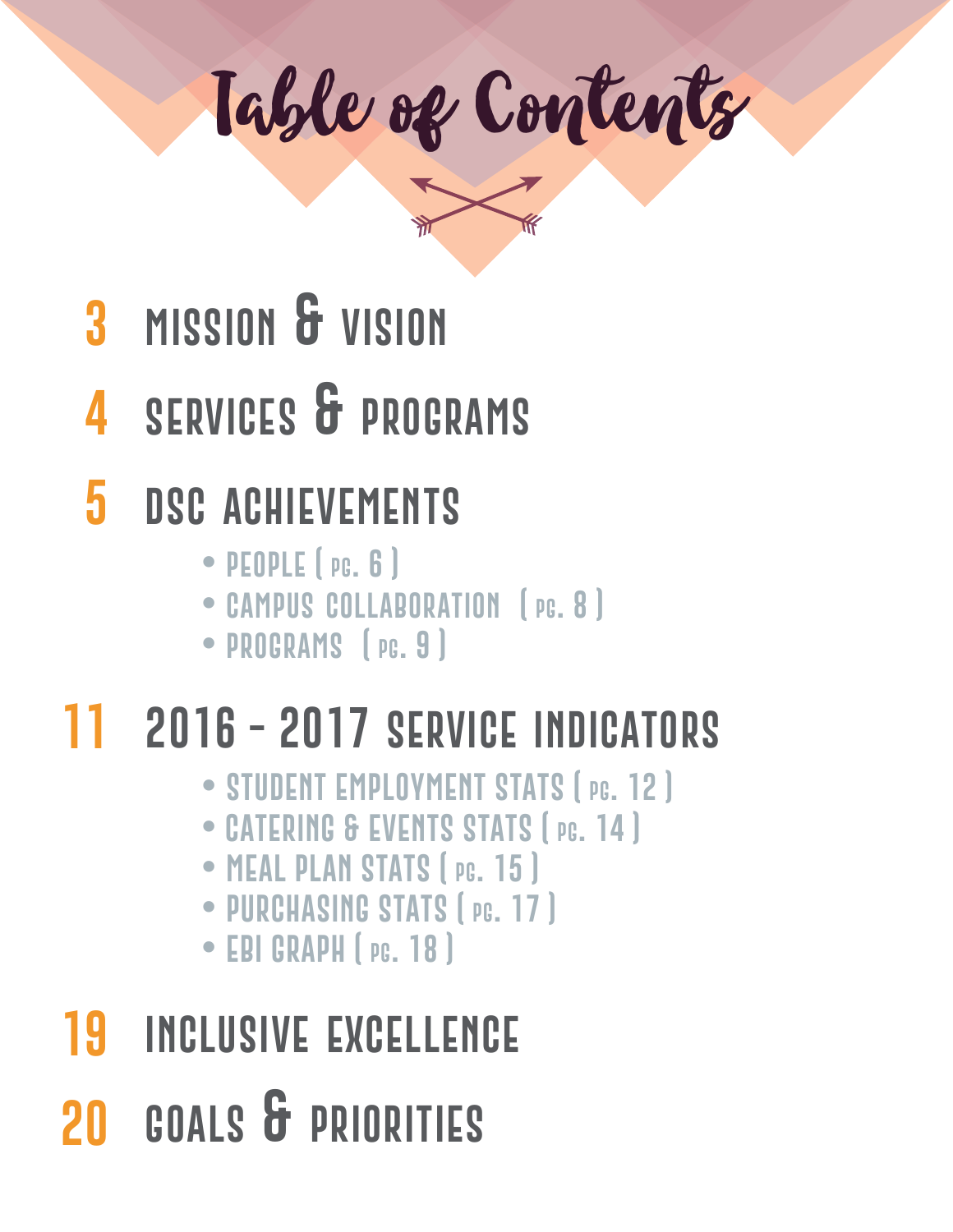Mission & Vision



## **our mission**

As a student focused organization, Dining and Summer Conferences enhances the educational experience by creating sustainable meals and nourishing a diverse community.

## **our vision**

Dining and Summer Conferences seeks to bring diversity to the table through engaging the campus community with innovative hospitality.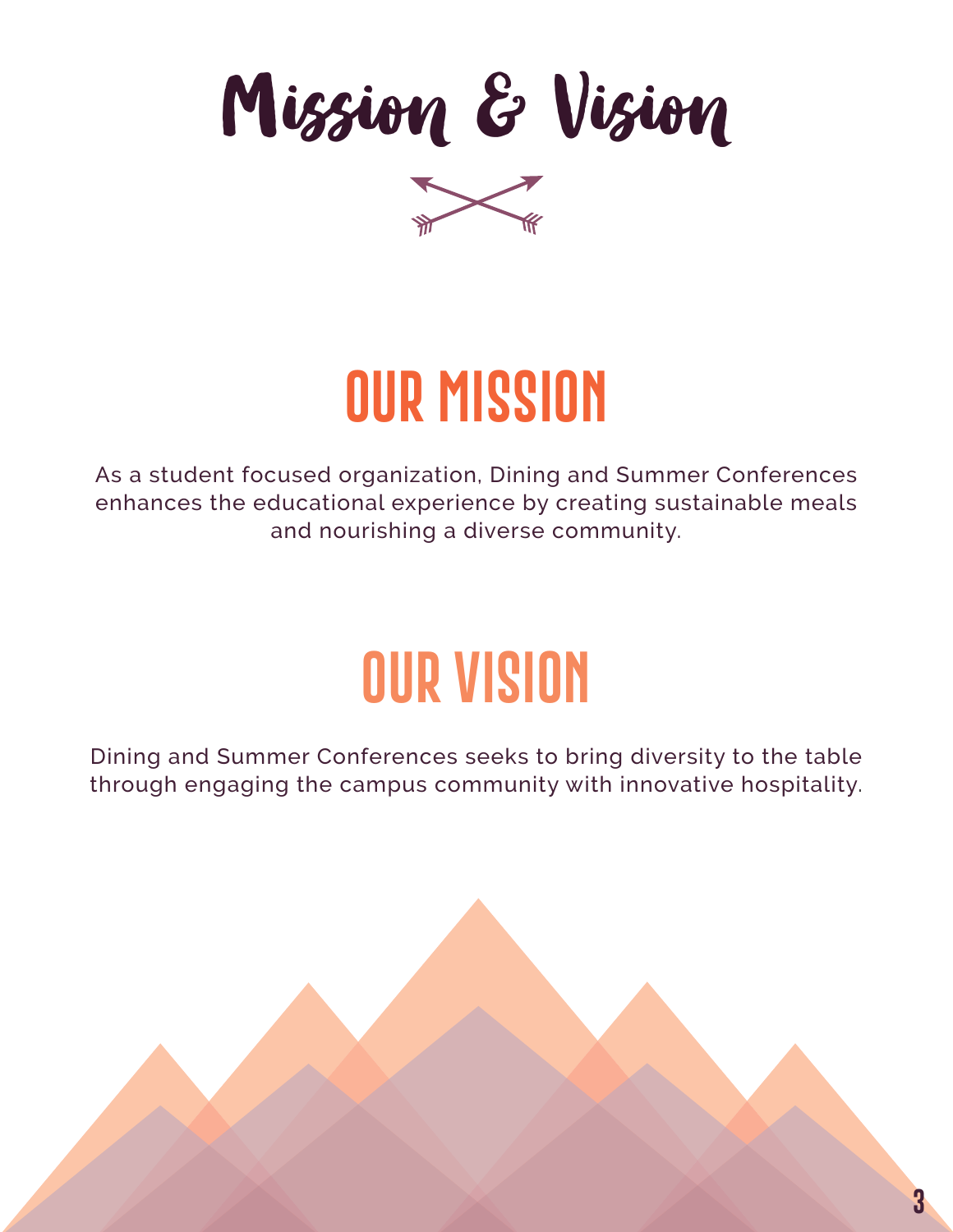

**residential and off-campus meal plans internal and external catering services educational food events thematic special dinner events student manager development program in house point to food safety class for student managers and student employees sustainability and local food resources summer conference services management nutritional and special diet offerings registered dietitian netnutrition online nutrition program meals for uwsp childcare center meals for ymca childcare center reduced price meal vouchers for admissions to support recruitment and retention**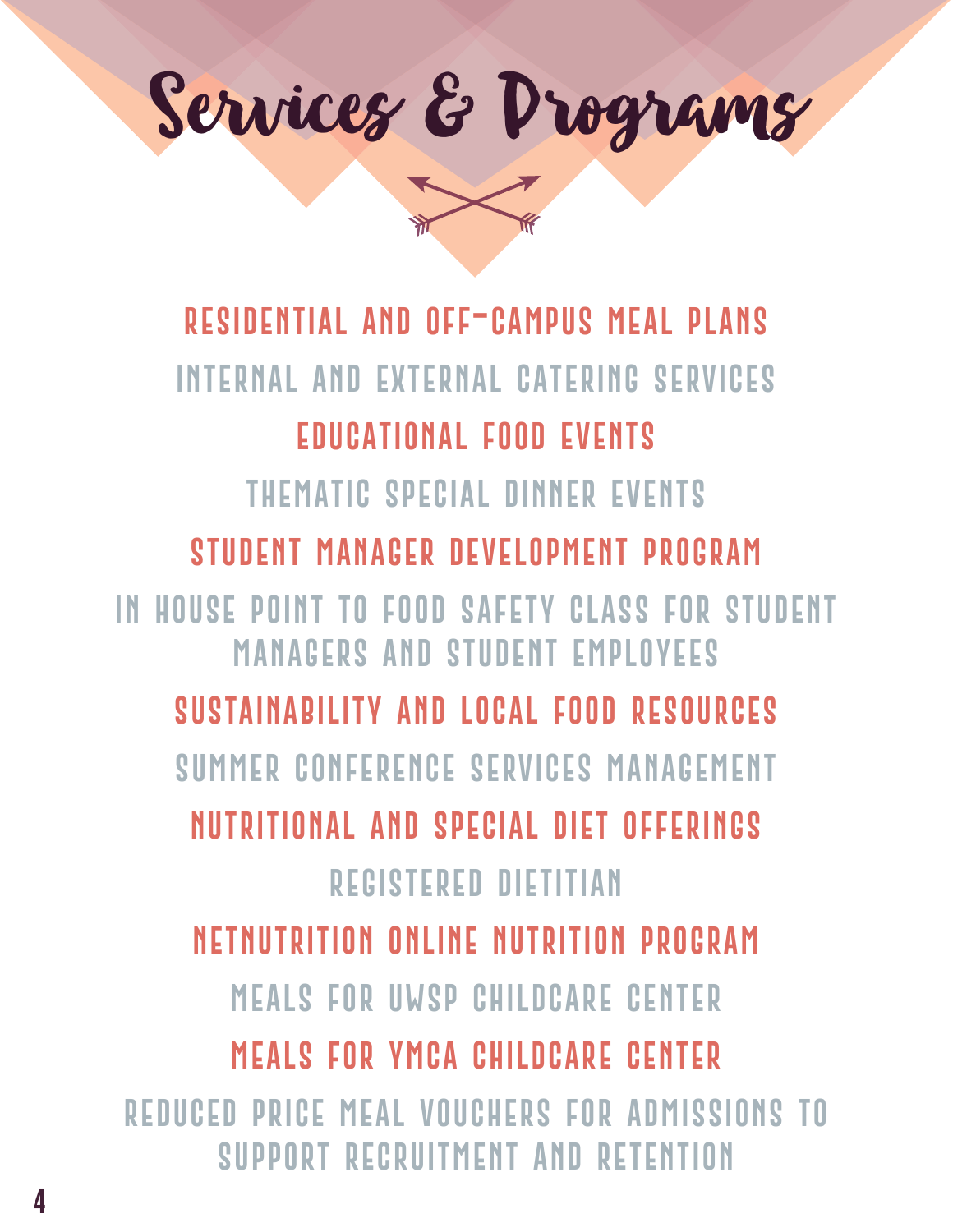

Achievements

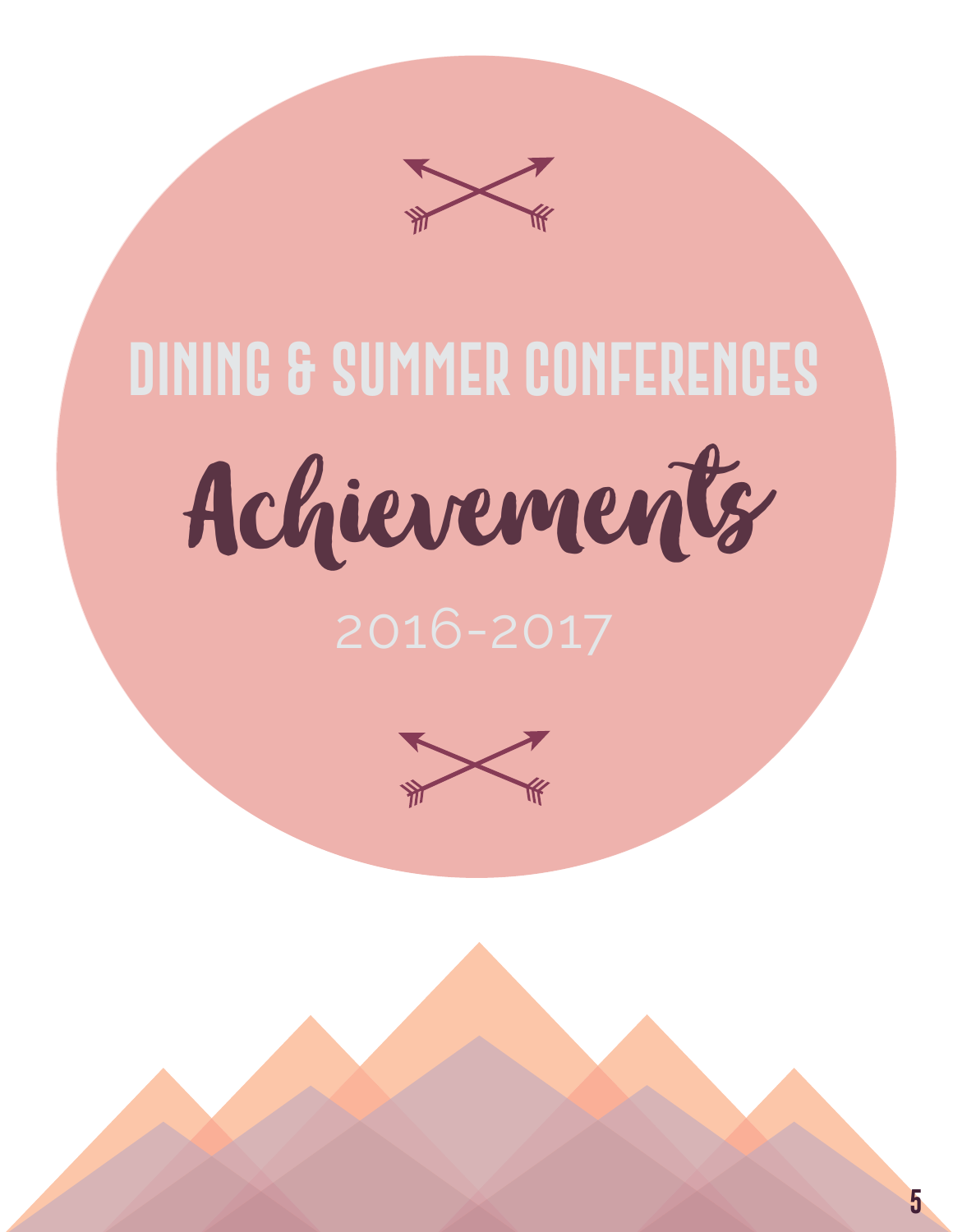#### **achievements**



## **NEW employees represent 25% of the DSC Team!**

#### **New Employees:**

**Rob Neumann** *Parager* Residential Dining Manager **Kyle Braun** *Residential Dining Sous Chef*  **Mike McSherry** *Evening Residential Dining Kitchen Manager*  **Troy Thompson** *Cook 2 Upper DeBot* **Jessica Peterson** *Cook 2 Upper DeBot* **Jeff Jung** *FSA2 Upper DeBot* **Brian Robinson** *FSA4 Lower DeBot* **Joe Wallner** *FSA4 DUC Food Court* **Promotions: Matt Raczek** *FPA Lower DeBot* **Julie Singer** *Morning Residential Dining Kitchen Manager* **Jared Lowry** *FPA Catering*

**Hired 322 student employees in FY 2017.**

**Introduced online exit survey to improve DSC employment program, 71 of 128 staff resigning in FY 17 participated ( 55.4% ).**

**Introduced WIN WIN WIN hiring competition within DSC in Spring 2017 to encourage current staff to recruit new staff. 16 additional student employees joined DSC as a result of this program.**

**Suzette Conley accepted the Director of Dining and Summer Conferences position and began her new role on April 1, 2017.**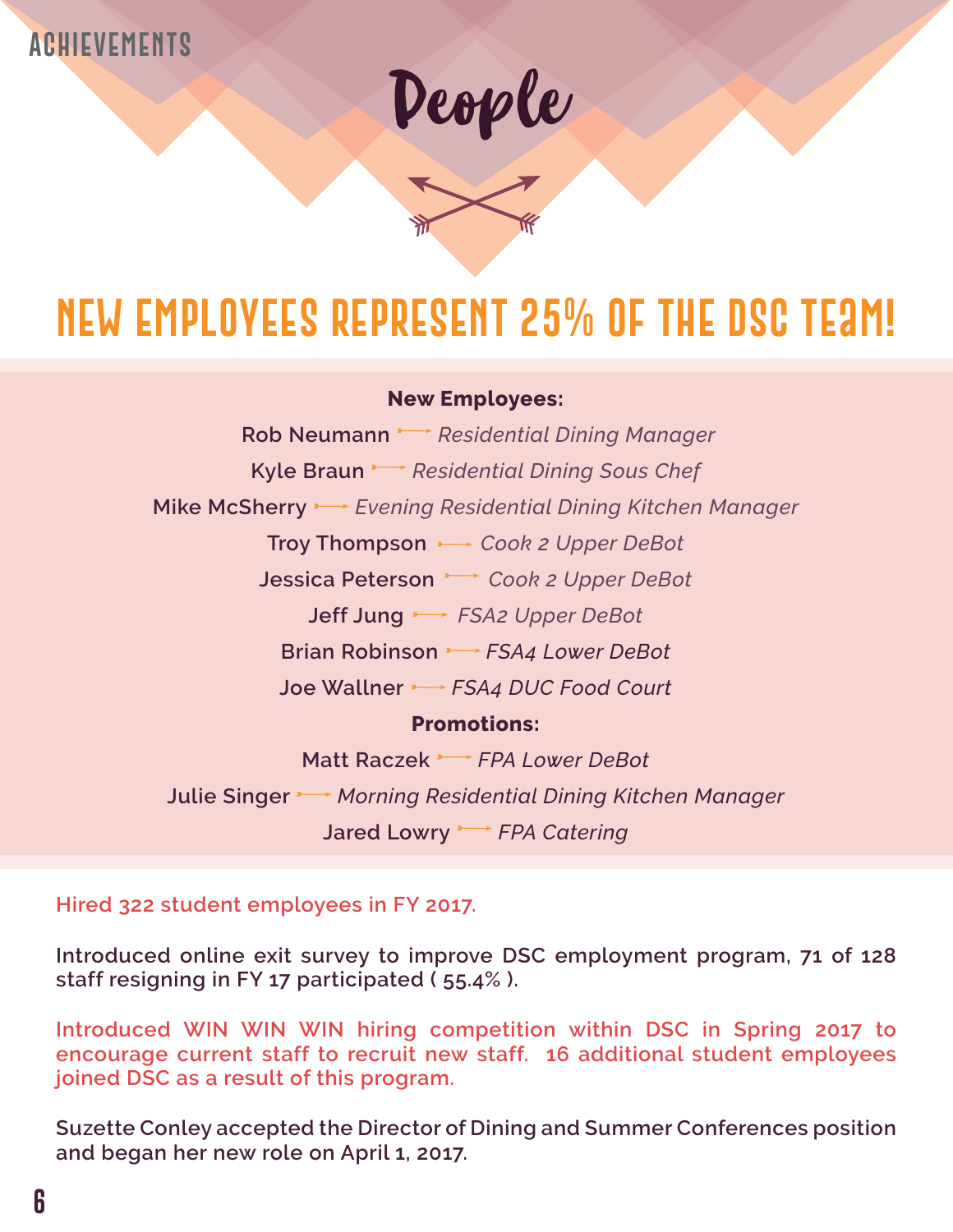#### **achievements**

**7**

**Student Manager of the Semester program introduced to recognize and reward exceptional leaders in the DSC Student Manager team.**

- **Fall 2016: Holly Ahrens—Upper DeBot, Kelsey Nelson—Lower DeBot, Angela Townsend—Catering, Malia Xiong—DUC.**
- **Spring 2017: Alex Friebel—Upper DeBot, Tim Blazek—Lower DeBot, Ashley Otto—Catering, Rachael Ellis—DUC, Rachel Lionberger—Admin/CBORD.**

**Jared DeWar, Student Operations Manager at Upper DeBot, selected as Student Employee of the Year from SIEO—announced in April 2017.**

**Russell Reeves is a member of the NACUFS Education committee for 2016/17.**

**Cameron Griggs co-facilitated the NACUFS Food Service Management Institute.**

**Suzette Conley and Russell Reeves participated in the NACUFS National Convention in Anaheim CA.**

**Suzette Conley participated in the NACUFS Leadership Institute in Solon OH.**

**Rob Neumann, Cameron Griggs, Suzette Conley and Russell Reeves participated in the NACUFS Regional Conference at the University of Iowa.**

**Cameron Griggs, Rob Neumann, Mike Mc Sherry and Russell Reeves attended the National Restaurant Association convention.**

**Russell Reeves re-certified as a Food Service Safety and Sanitation Instructor.**

**Nora Stanczyk, Angel Alcantar and Becky Konkol attended the annual CBORD conference.**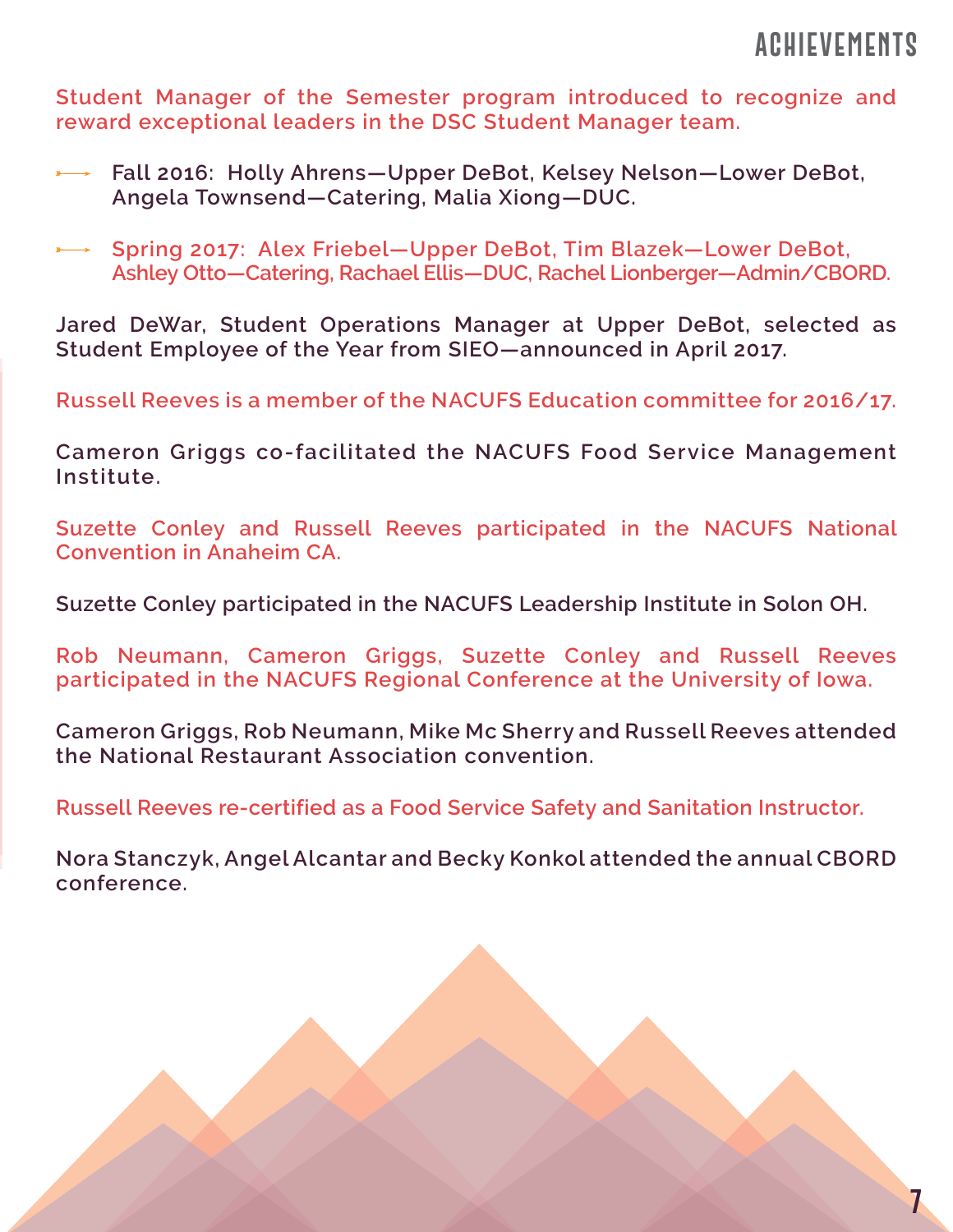

**Collaborated with Faculty, staff and students within the CNR in the planning, preparation and execution of "Camp Wilderness", a theme meal that acknowledged and supported the programs and clubs within the CNR and was utilized as the DSC NACUFS submission for dining awards.**

**DSC submitted a Green Fund application for assistance with the purchase of a pulper for the DUC dish room renovation and received \$10,000. The pulper will greatly increase the amount of compost that DSC contributes to landscaping projects at UWSP.**

**Collaborated with the NAMI Student Chapter and implemented the "Come sit with us" campaign in DSC dining locations promoting mental health awareness and encouraging community on campus.**

**Supplied the University Child Learning and Care Center with food service daily during the academic year; 9,328 breakfast meals, 8,571 lunch meals and 8,542 snacks were provided serving a grand total of 26,441 guests.**

**Collaborated with RHA on multiple events including Family Day, Homecoming, and Spring Fest.**

**Collaborated with the Dietetics professors to assist in the training and education of dietetic students.** 

**Suzette Conley and Russell Reeves are members of the UWSP Emergency Operations Center staff, participating in monthly training and exercises to assist in the security of the campus.**

**Collaborated with the SGA sustainability committee to better market/ advertise vegetarian visibility, Green on the Go containers and other DSC sustainability initiatives.**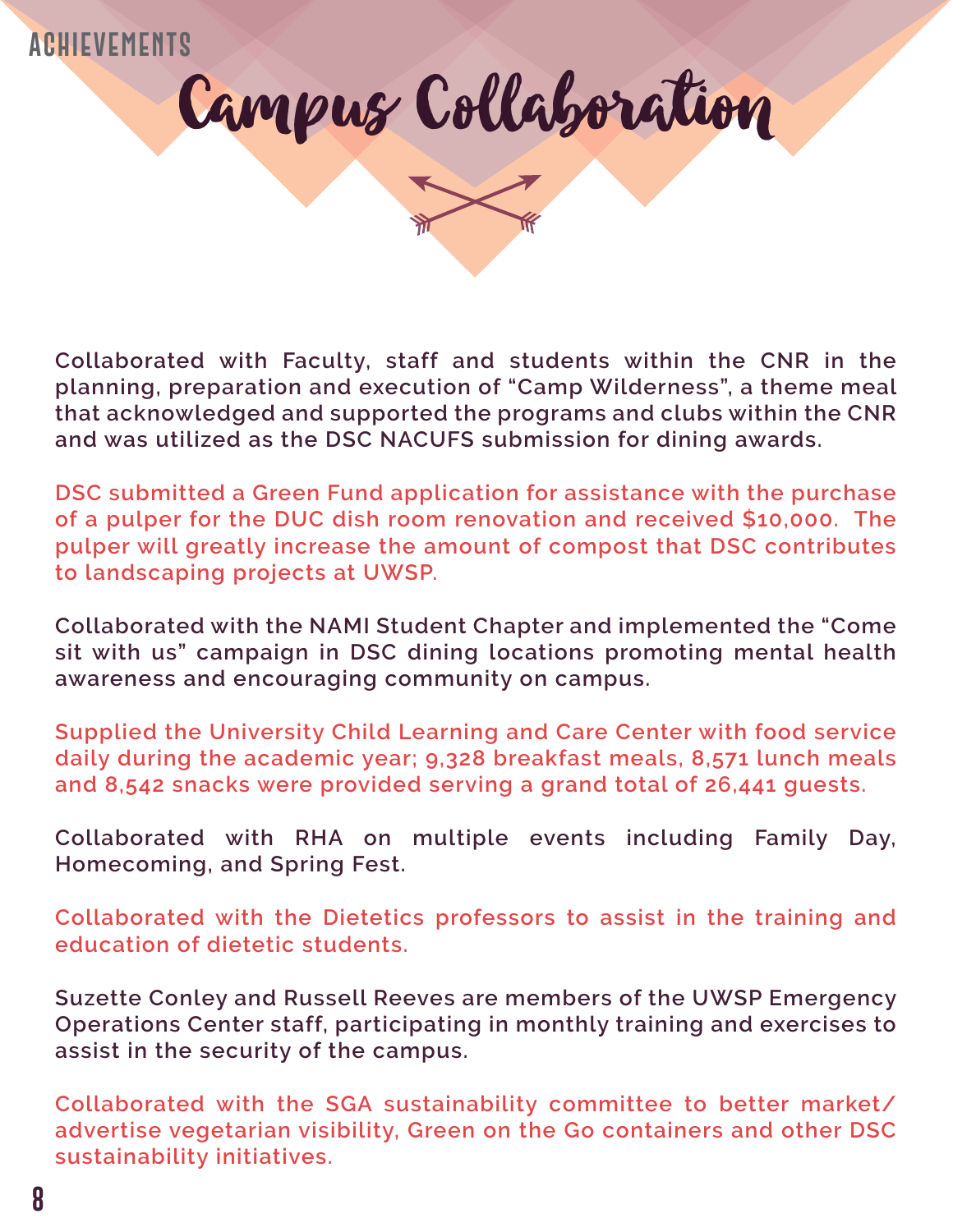

**Sponsored and organized the 5th annual DSC Fun Run with CBORD students in conjunction with the RHA Spring Fest. 89 people participated and 24 volunteers assisted with the event.**

**The Food for Friends program initiated by DSC to assist The Cupboard by allowing students to donate meal swipes to the Cupboard had a great fall semester with 582 meals donated and 140 meals were donated in Spring. 722 meals TOTAL donated!!**

**DSC fulfilled 32 HUGS orders for an additional \$441.00.**

**Summer Conferences is expecting 47 groups this summer—39 internal groups, 8 external groups (2 are new to UWSP). Anticipating 28 UWSP Athletic Camps (21 overnight and 7 day camps), 4,695 participants with 3,902 staying overnight and 793 commuters, and 17,439 bed nights.**

**Special Olympics 2017 included 1,377 athletes and 506 coaches**

**Successfully implemented the Ginga Noodle station in the DUC Food Court.**

**Increased the DUC Food Court Grab n Go selections using the Lower DeBot production area as a commissary.**

**Developed a new menu for catering customers.**

**Becky Konkol taught two intensive courses on Healthy Menu Development and Creating Safe Dining Spaces for Allergen Customers to the Wisconsin Christian Camp Conference Association.**

**Nine staff members attended ServSafe Food Safety and Sanitation Class and were certified.**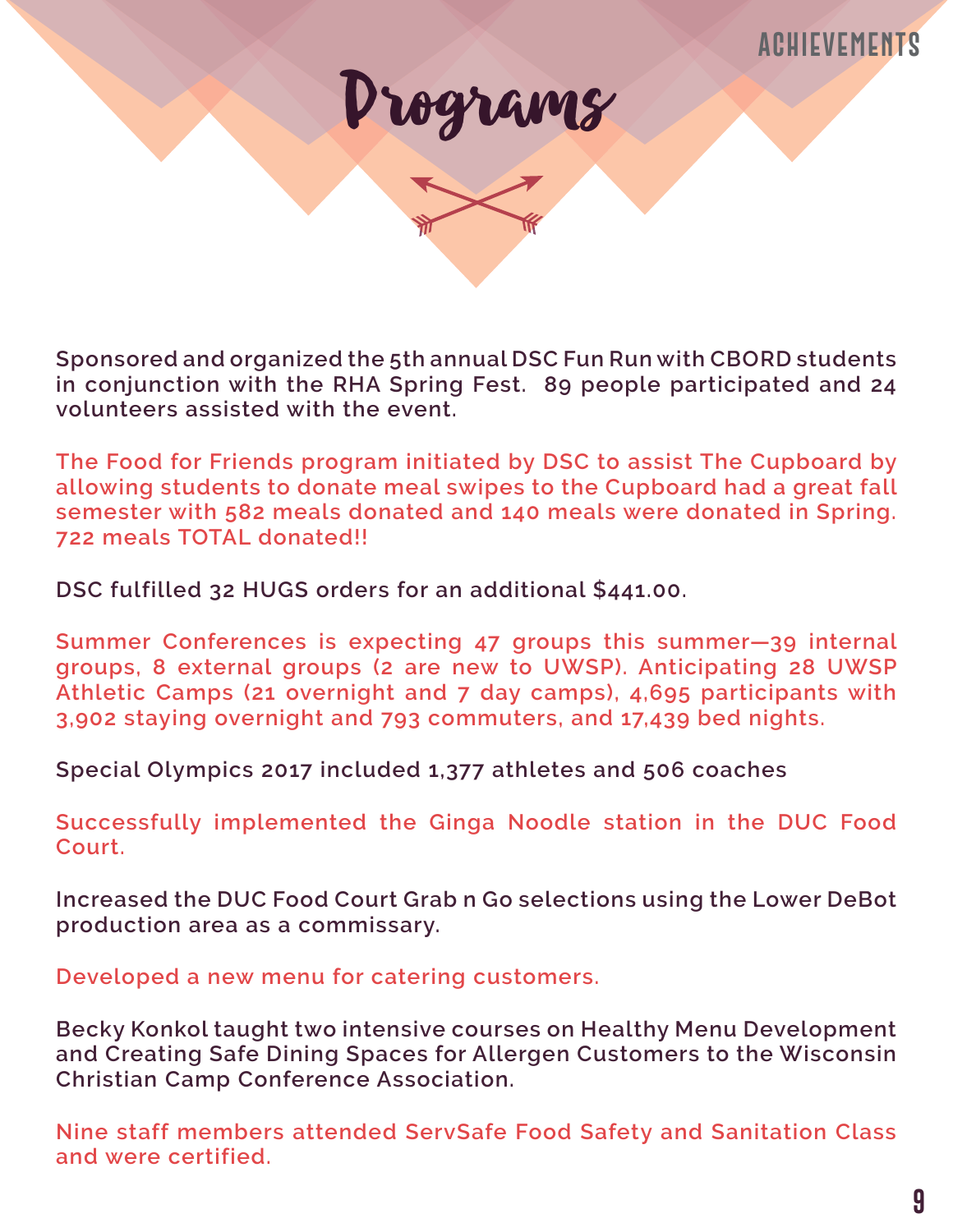#### **achievements**

**Catered the Nelson and Pade / UWSP Aquaponic Innovation Center member / investor banquet celebrating the 100th country utilizing the Nelson and Pade Aquaponics program.** 

**Supplied food service for the Stevens Point YMCA Youth day care facility weekly Monday through Friday; 24,489 breakfasts and 24,489 lunches were provided for a grand total of 48,978 meals served.**

**Implemented 8-week evaluations on the Point to Food Safety program for DSC Assessment efforts.**

**DSC Student Human Resource Managers presented training on studentemployee performance evaluations.**

**The DeBot renovation project was approved and design plans are 35% complete. Renovation will begin in May 2018 and be completed by August 2019. The DeBot management team worked extensively with Rippe Consultants and the SDS Architect team to facilitate the design process for the DeBot dining center renovation.**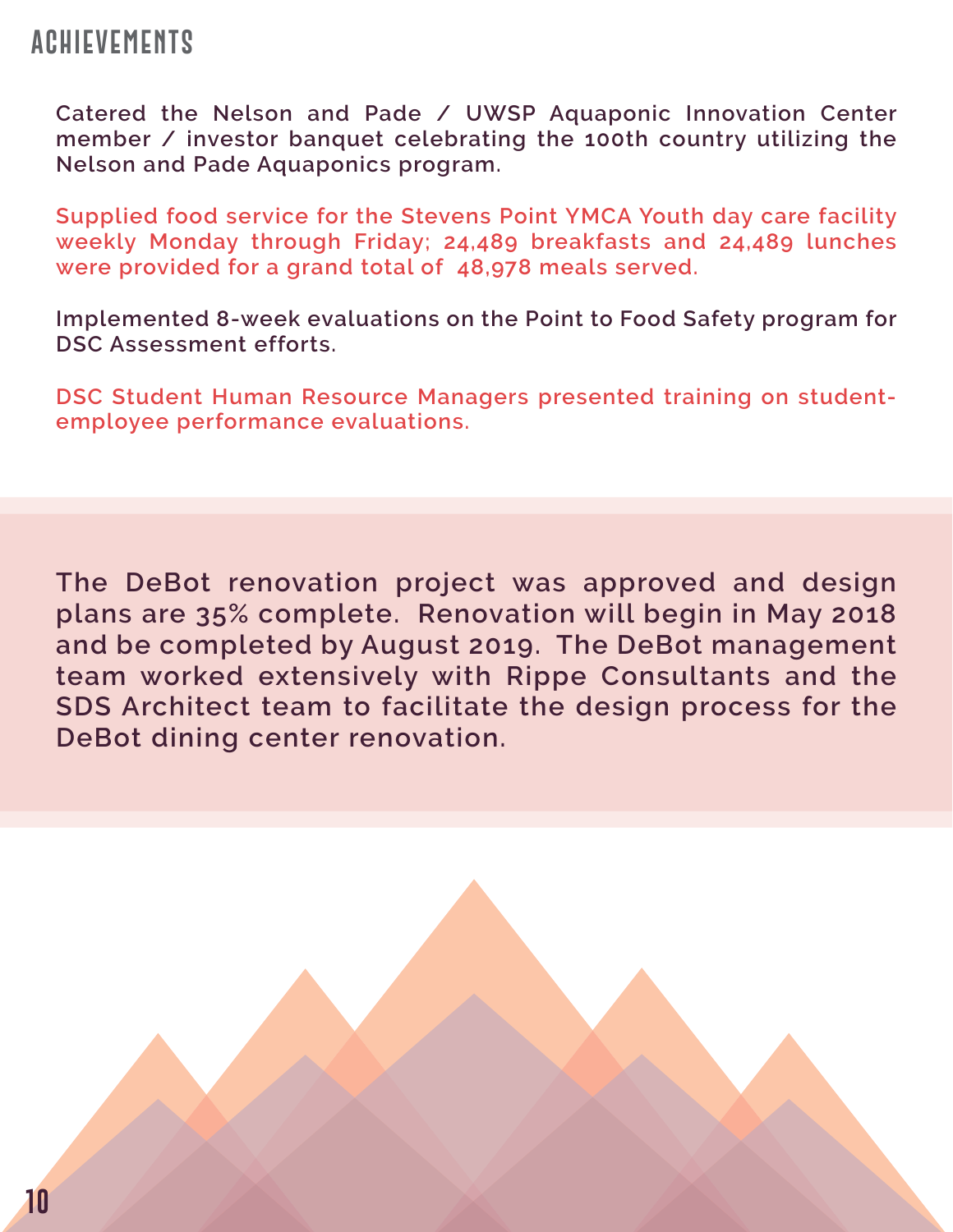

# Service Indicators

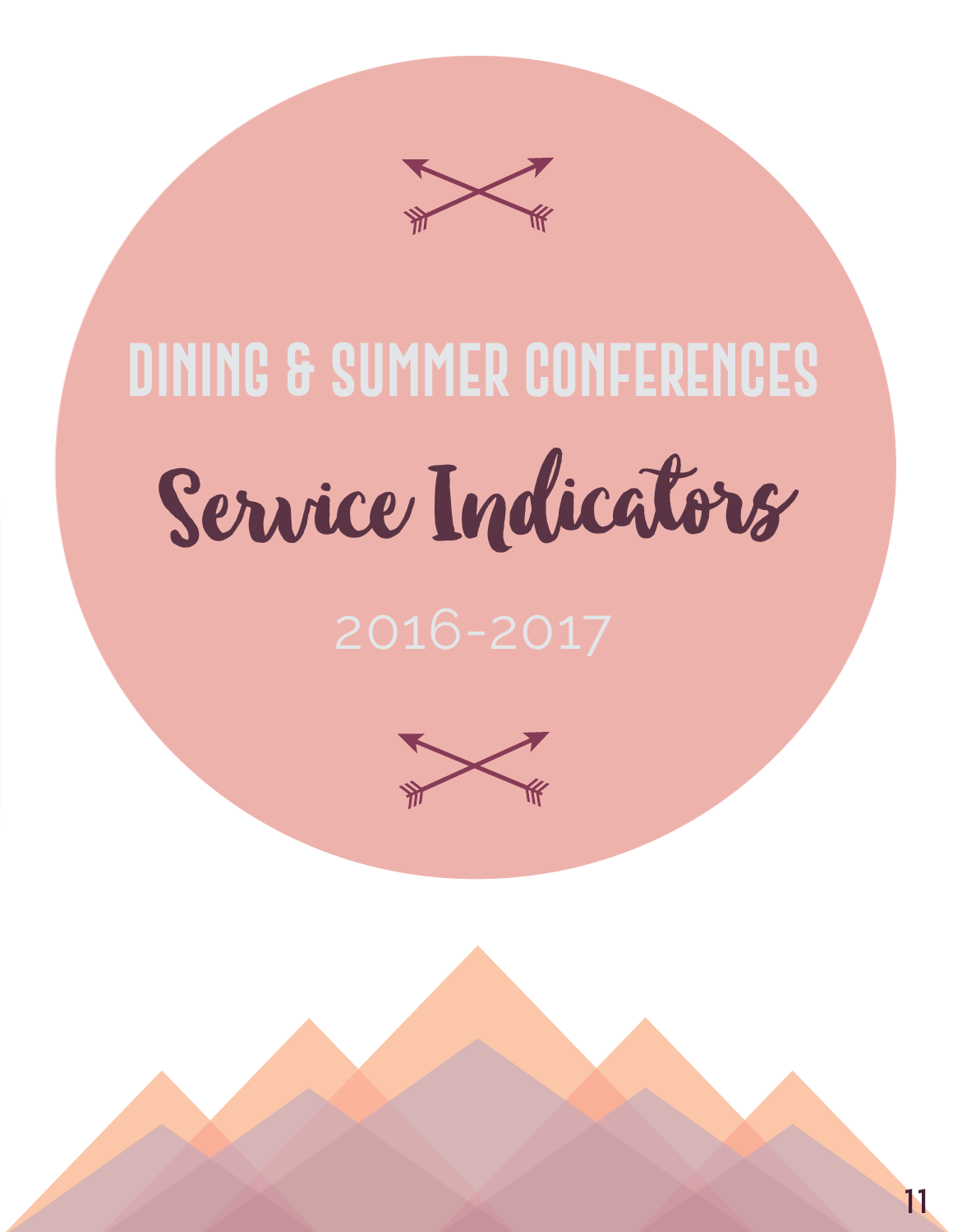## Student Employee Statistics



## **375 STUDENT EMPLOY**

DSC continues to be the largest employer of student employees on campus; average general student employee tenure is 1.05 years; average student manager tenure is 1.93 years; we currently have 80 students with 2+ years of tenure; 322 new student employees were hired between July 1, 2016 and June 30, 2017.

*Jimin Jeong is our longest tenured student employee with a start date of Jan. 22, 2013*



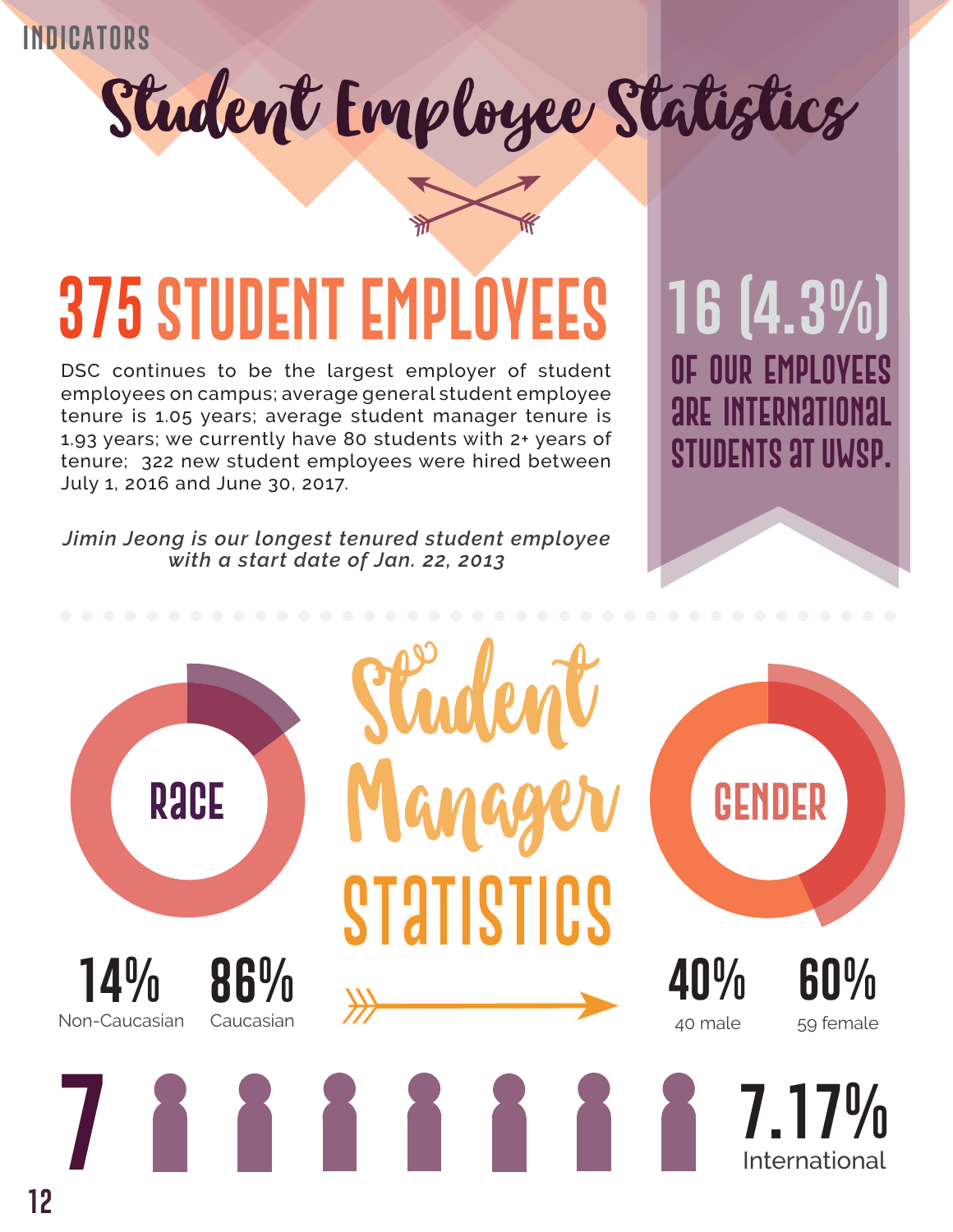DSC is one of the few student employers on campus that provides our own student personnel/payroll assistance reducing the work load in the main Personnel office.



Total student wages—\$1,129,696 (decrease of \$221,579 or 16.3% from PY, attributed to ACA and 54.2 % of employees were hired in the current FY at starting rate of \$8.00/hour).

*Average student wage is \$8.12/hour and average student manager wage is \$9.22/hour*

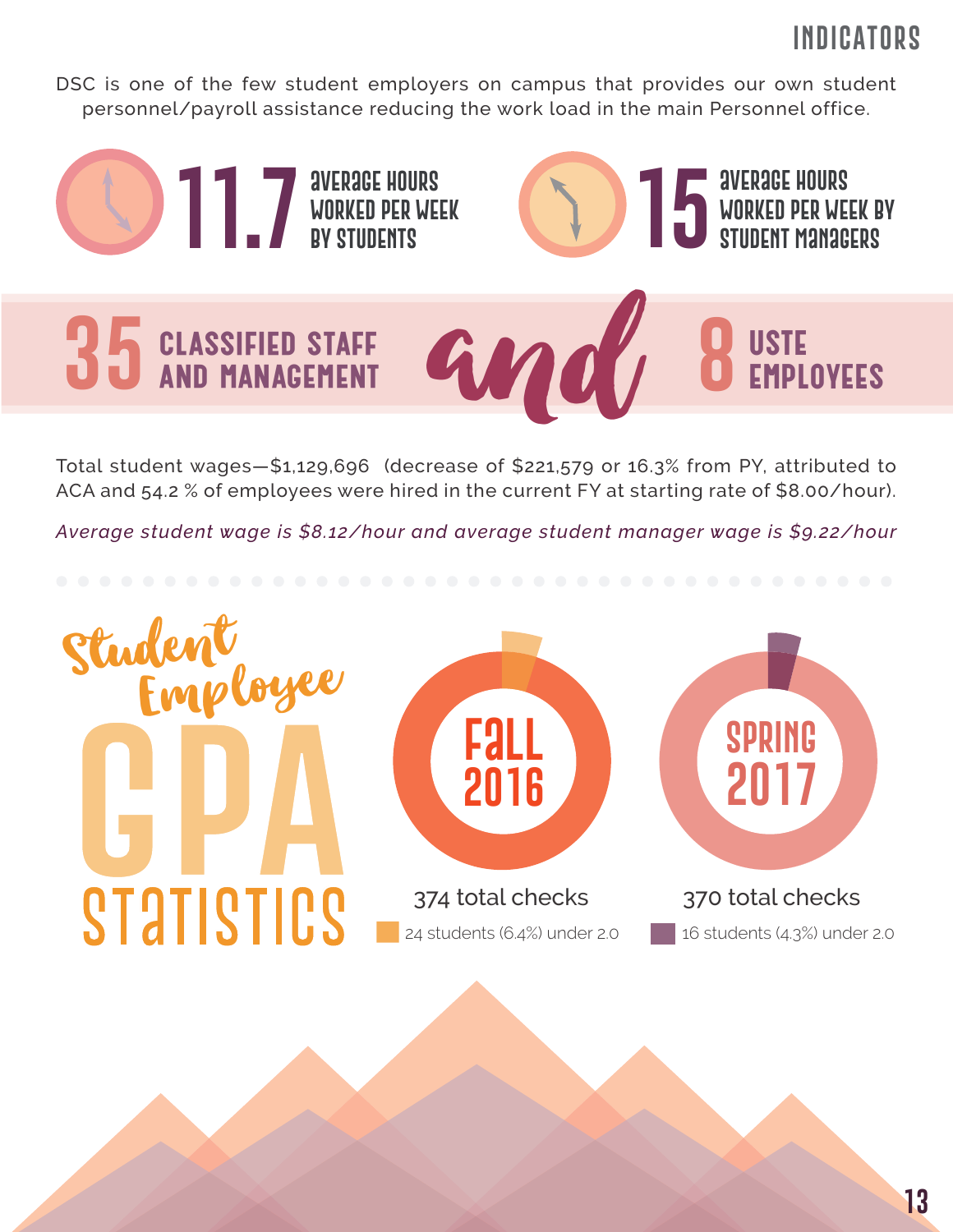Catering & Events Statistics



**Convocation:** All Campus Picnic **Homecoming:** All Campus Picnic

#### **2,047 served**



## **654 5 events CATERE weddings catered catering 77,460 customers customer satisfaction survey : 4.6 average out of 5** \*\*\*\*\*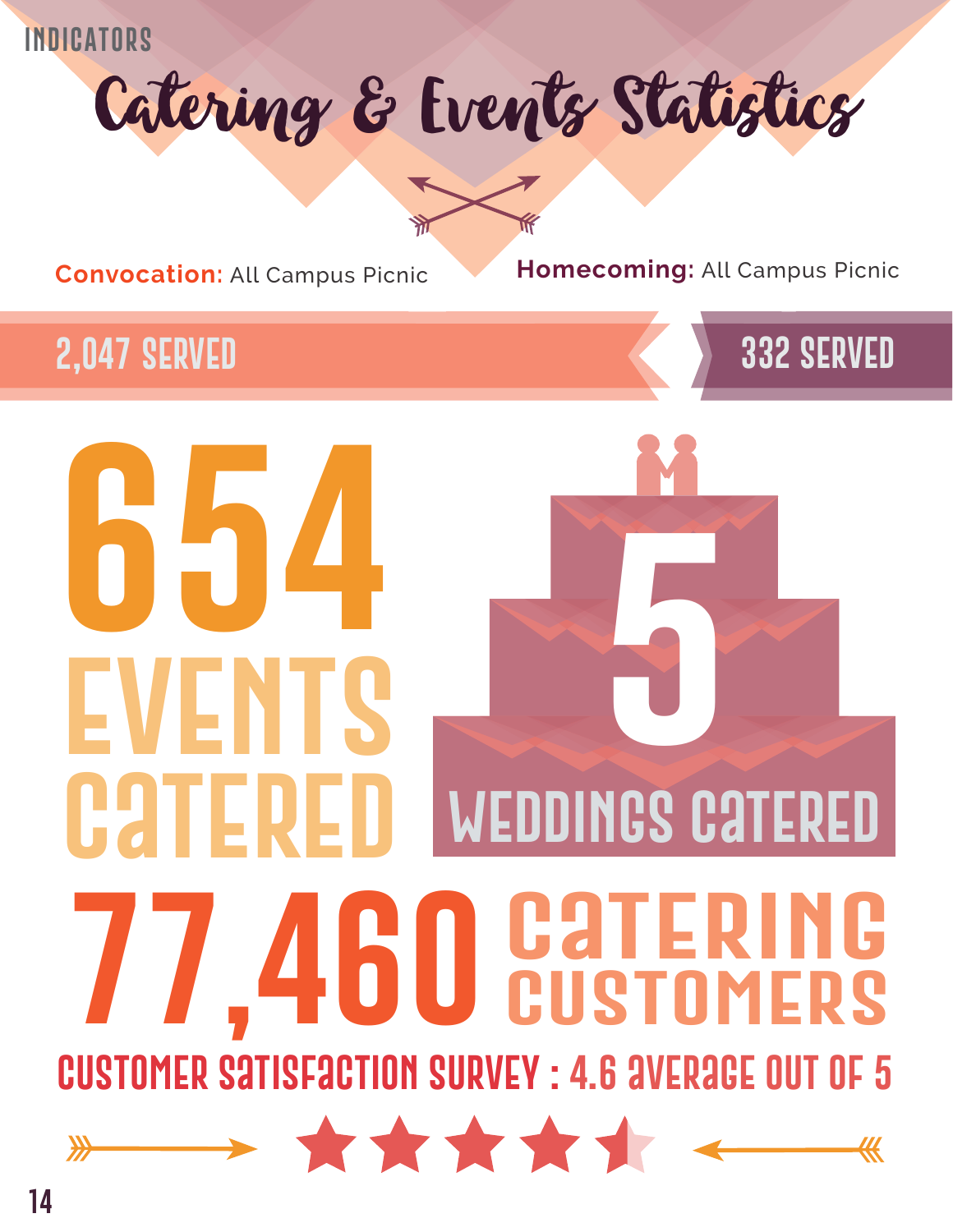



## **dining plan participation rates:**



## **2,980 2,675**

# **643** DINING PLANS 5, 655 RESIDENTIAL DINING

**1,088,84** Number of board meals used<br>and 301,958 board meals with 786,884 swipe trades and 301,958 board meals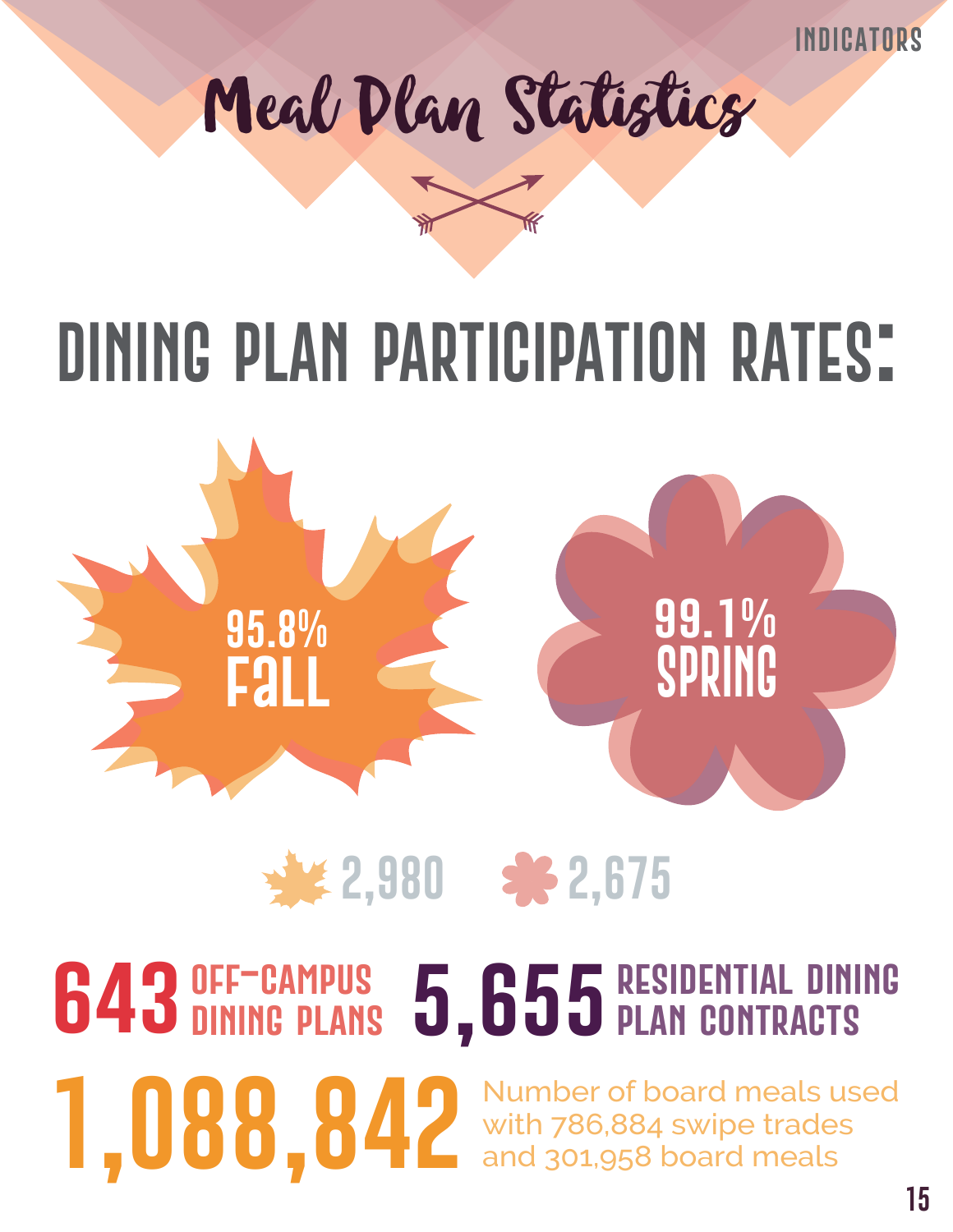



### Off Campus Meal Plans

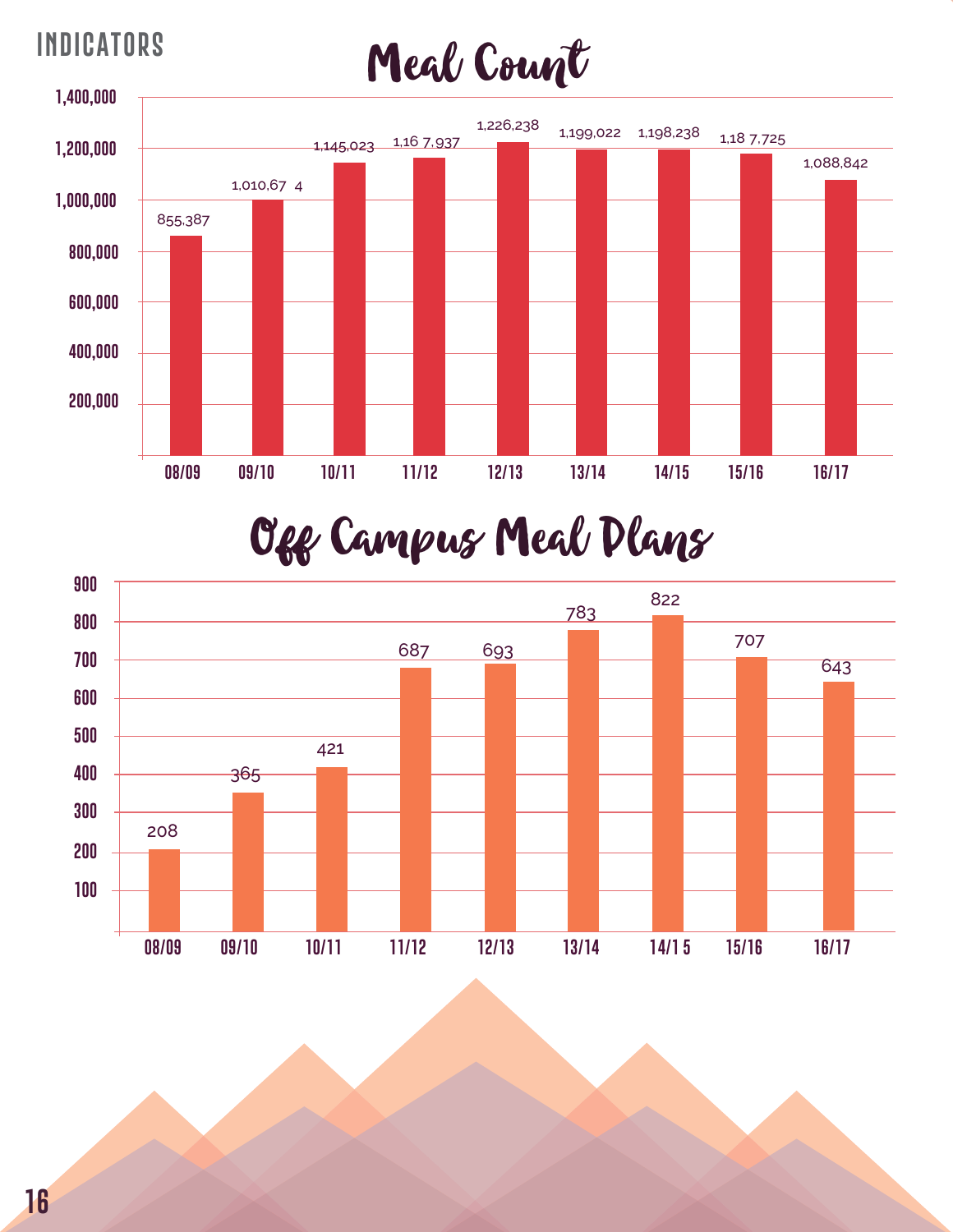**27 food vendors**

**of which are**

**'local'**

**or within a**

**250 mile radius**





# **44.92%**

Percentage of 'local' food purchases per the most recent AASHE Star Report

#### **\$1,514,716 spent on 'local' wi-based food purchases (42% of total food purchases)**

## **\$12,528 redeemed in food manufacturer rebates**

**12**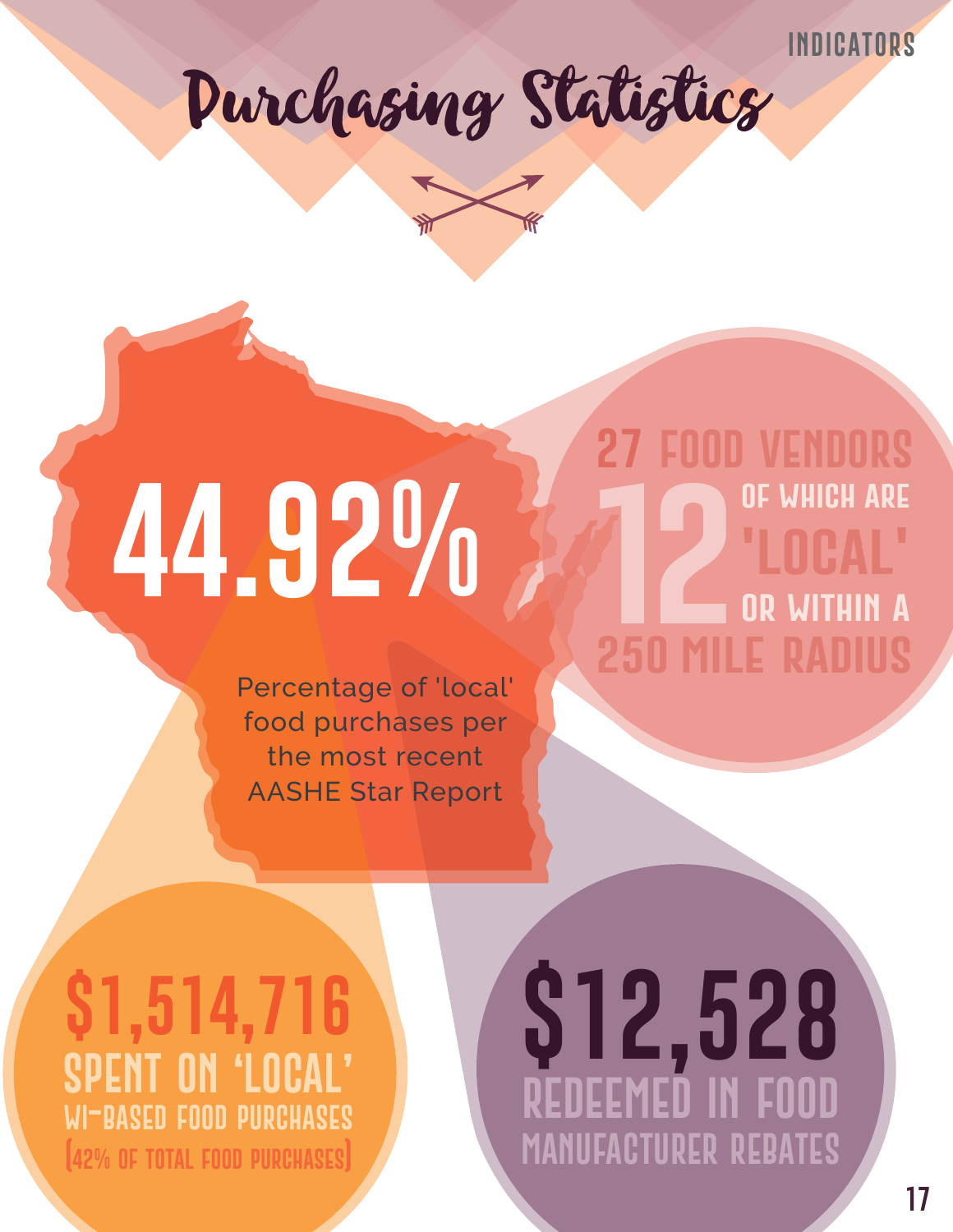EBI Graph

## **ebi total satisfaction for 2017 is 4.78**

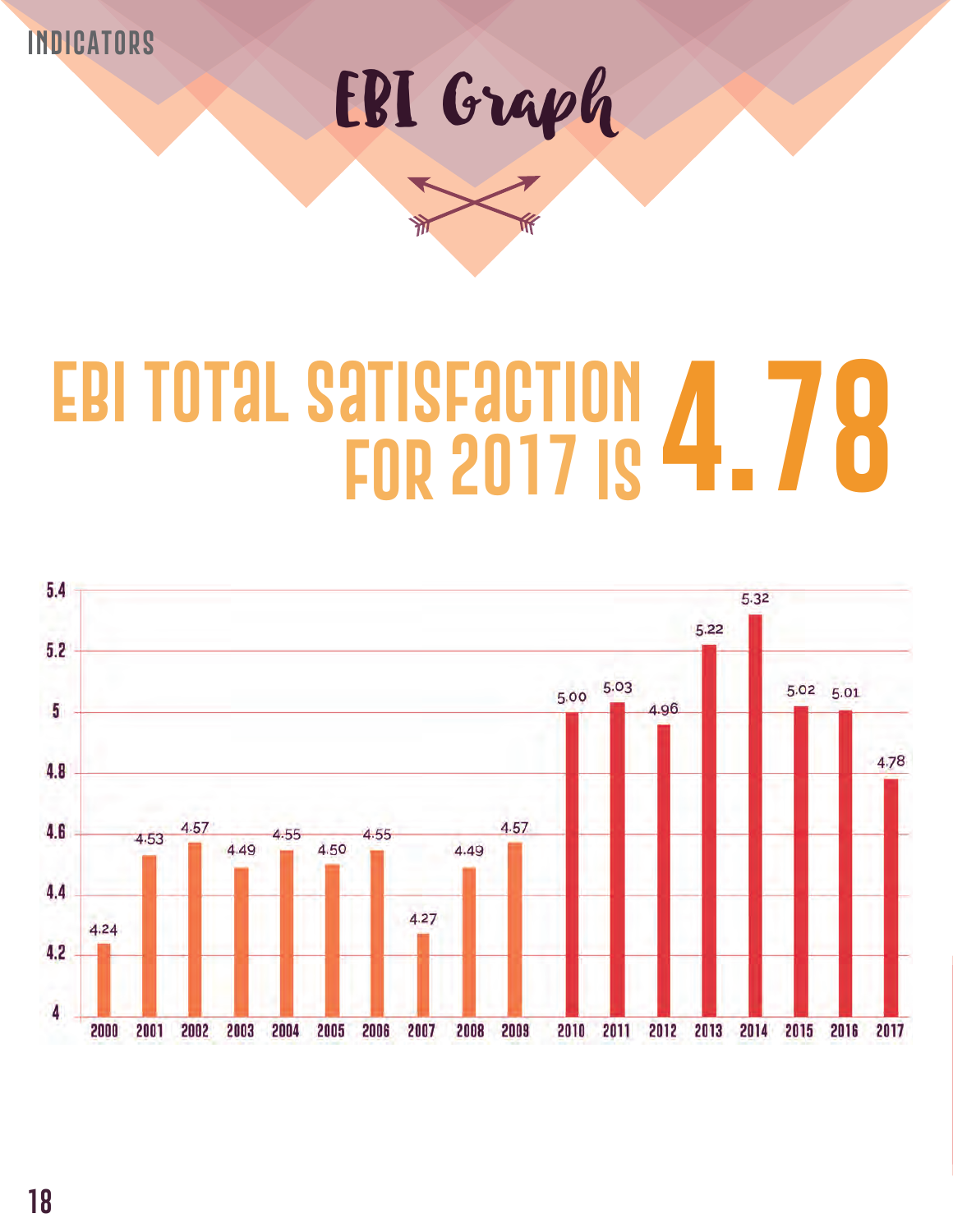Inclusive Excellence



- All DSC Student Managers attend SafeZone training
- All DSC staff completed Harassment Training
- All DSC University staff and Student Manager staff watched "Inclusive Negligence"
- The DSC Student Employment Office presents work opportunities to ESL participants every semester

**DSC has also increased our commitment to work with the community in training and employing people with special abilities. Some of these efforts include:**

## **Increasing the number of special needs employees from ODC/CIC from 3 to 5**

WORKING WITH STEVENS POINT **Senior High special needs students in job training and experience**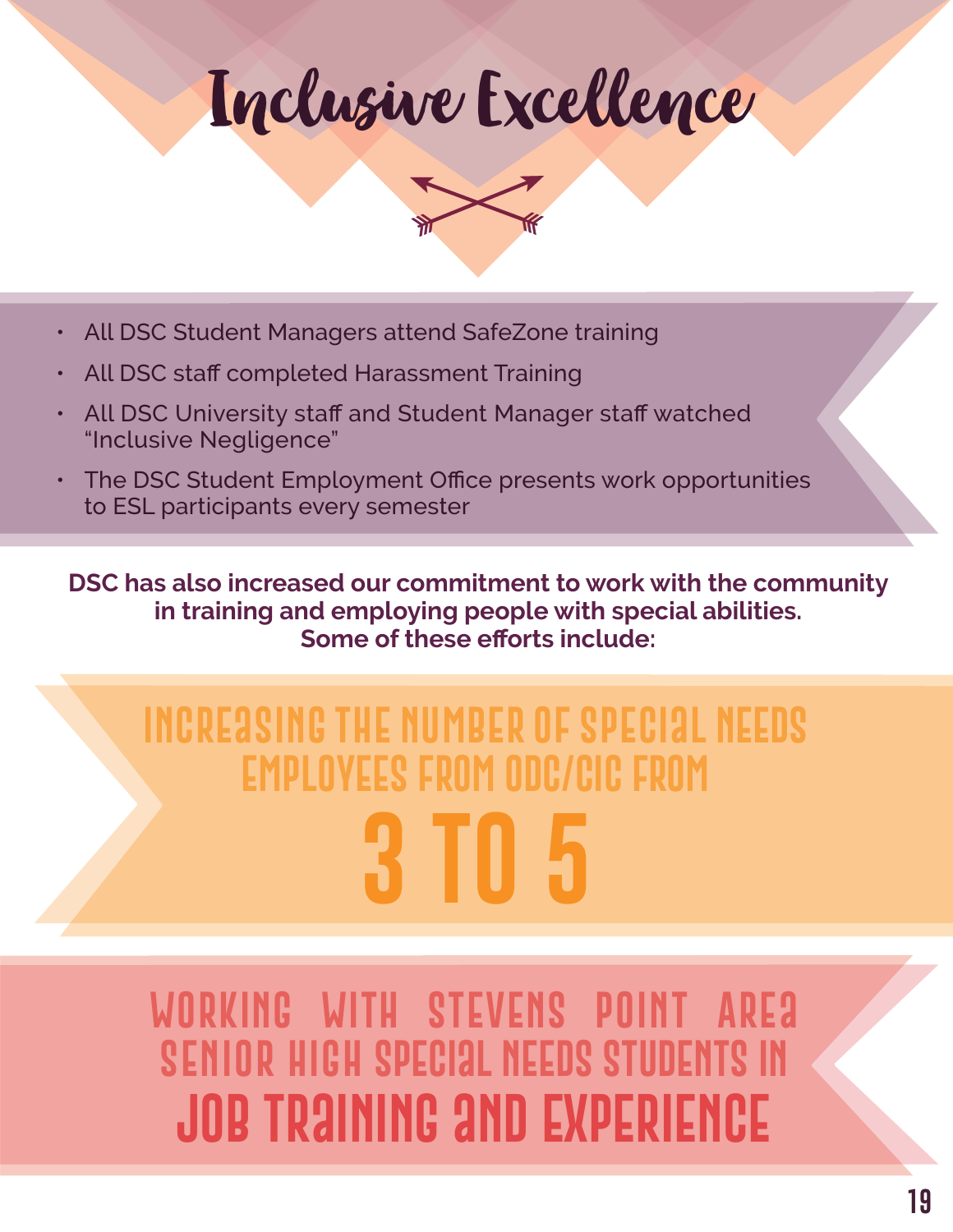Goals & Priorities

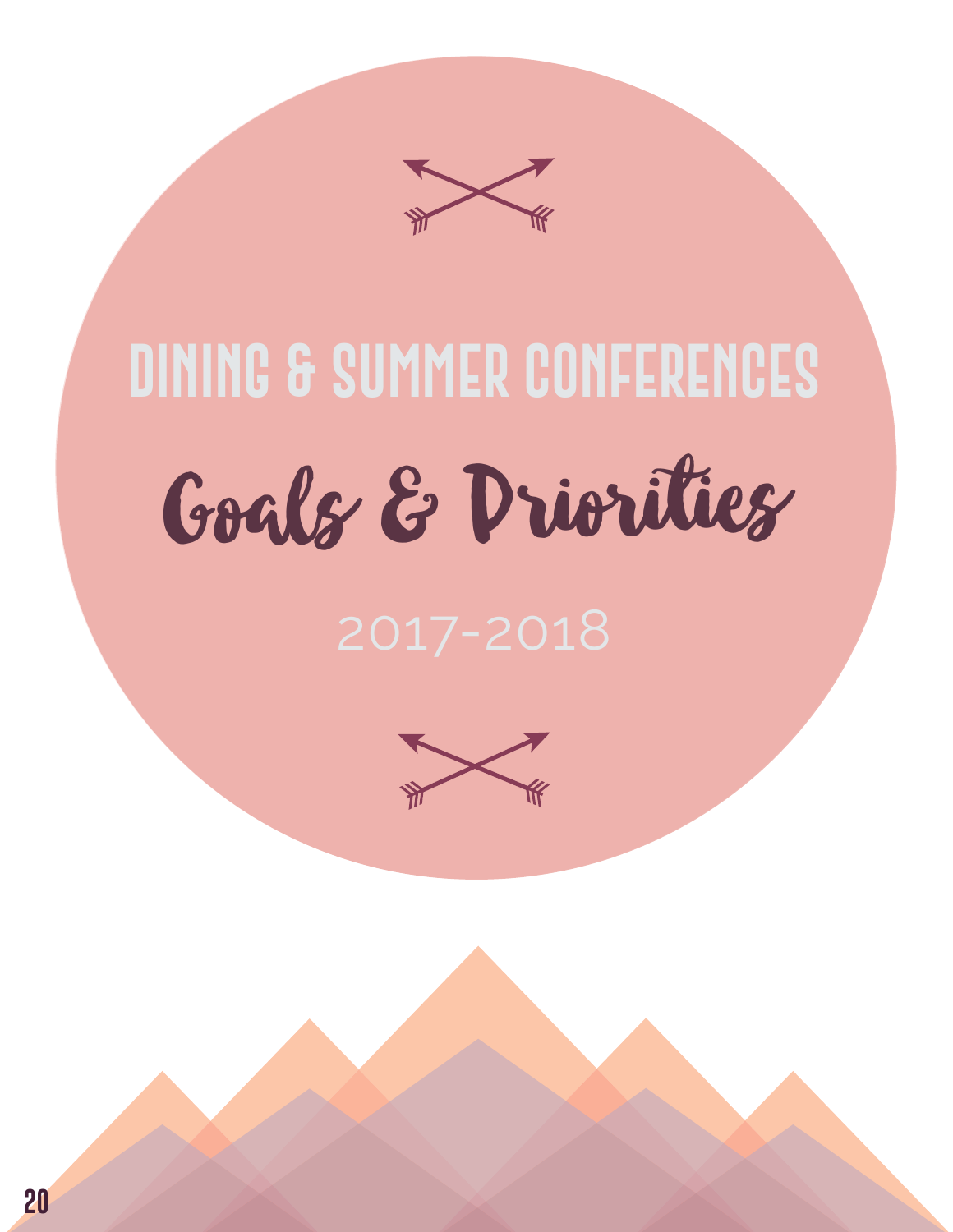#### **goals & priorites**



**Recruitment and hiring of Marketing Specialist by August 2017.**

**Recruitment and hiring of FSA4—Coffee Barista by August 2017.**

**Development of RFP for temporary dining location procurement during DeBot renovation; RFP completed by August 31, 2017, vendor selected by January 2018.**

**Green Fund application for assistance in purchasing Green on the Go containers for all students living in Residence Halls in Fall semester 2018 to be completed by August 31, 2017.**

**Implement reduced operating hours in DSC locations fall 2017.** 

**Introduce FujiSan Sushi operations in the DUC Food Court, Lower DeBot, Food for Thought Café and Homegrown Café.**

**Improve EBI scores during time of transition.**

**Re-introduce theme meal events at the Upper DeBot Dining Center to increase variety and excitement for meal plan.**

**Introduce an International Expo Night once per semester at Upper DeBot in collaboration with the ISSO highlighting one country and the students from that country.**

**Introduce "Taste Test Tuesday" at all DSC locations in collaboration with various food vendors to provide all DSC customers the opportunity to provide feedback on potential new food items.**

**Re-introduce "Recipes from Home" with increased marketing and advertisement.**

**Develop menu plan, marketing plan, equipment and staffing needs for the new Science Building café to open in August 2018.**

**Increase marketing of DSC student employment opportunities and meal plan offerings to off campus students.**

**Conduct a Catering survey with current customers to identify areas for improvement.**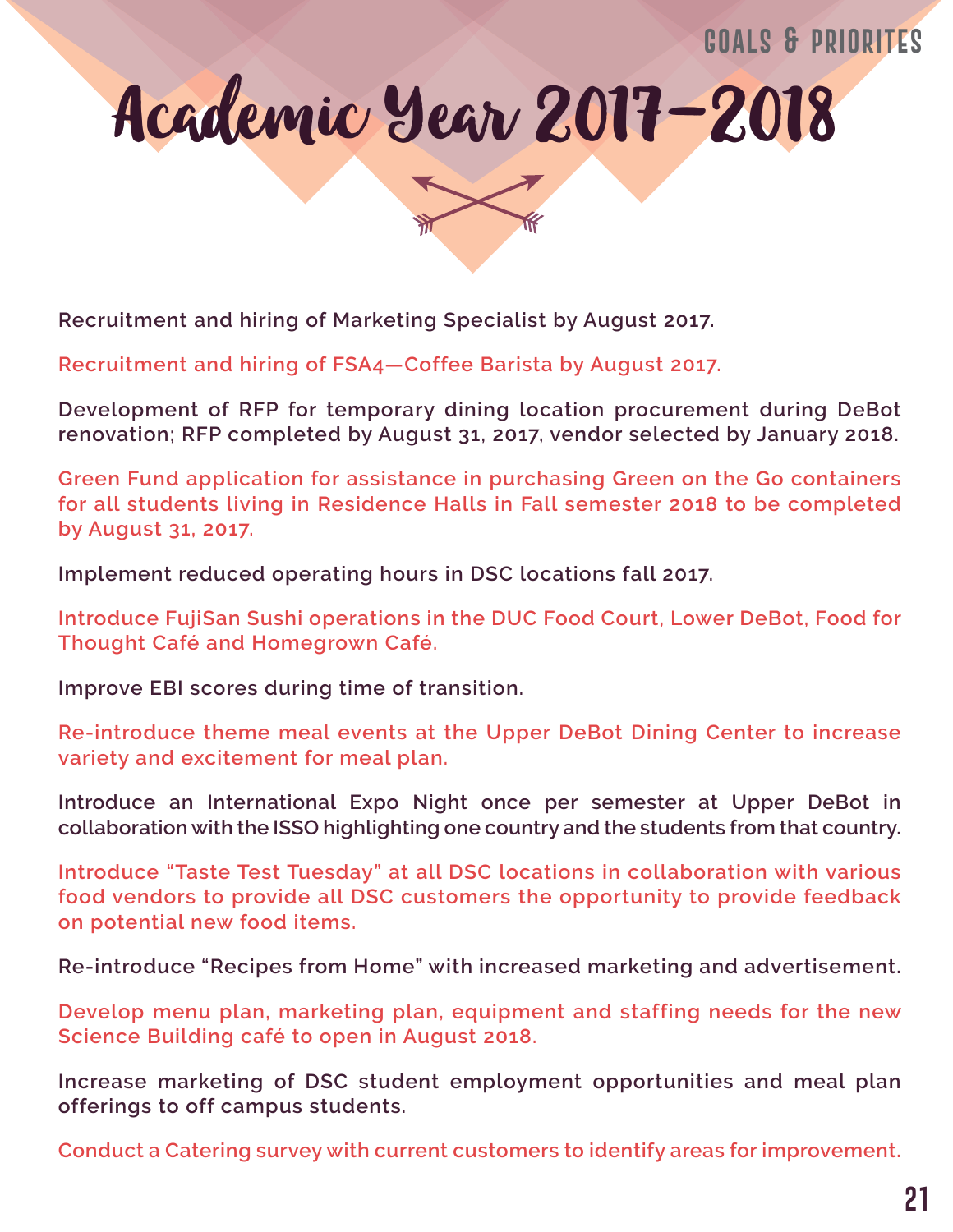#### **goals & priorites**

**Develop plans to expand menu offerings, staffing and hours in the DUC Food Court, Food for Thought Café, Homegrown Café and Science Café in Fall 2018.**

**Continue the development of plans for menu offerings, staffing plan, hours of operation for temporary locations for AYCE facility and Convenience Store.**

**Continue the development of menu items and plans, staffing plans, operating hours, and equipment needs for the newly renovated DeBot Dining Center.**

**Develop renovation plans for the temporary Convenience Store location and work in collaboration with Facility Services to implement those plans for a timely rollout of C Store operations in Fall semester 2018.**

**Increase DSC's presence in social media and engagement with UWSP student population through more effective marketing/advertising/education of DSC activities and events.**

**Revise menu plan offerings for 18/19 Academic year; introduce an all access plan to the temporary AYCE facility.**

**Continue the progress of the DSC Assessment Team; reviewing the Point to Food Safety program results and implications on student employee retention.**

**Collaborate with the SGA Sustainability Committee to better market/advertise vegetarian visibility, Green on the Go containers and other DSC sustainability initiatives.** 

**Review day care food services and pricing structure to improve the viability of the YMCA Childcare and UCLCC contracts.**

**Increase number of DSC management staff participating in NACUFS Institutes and conferences for professional development**

**DSC plans to send two staff members to the annual CBORD Conference in October 2017**